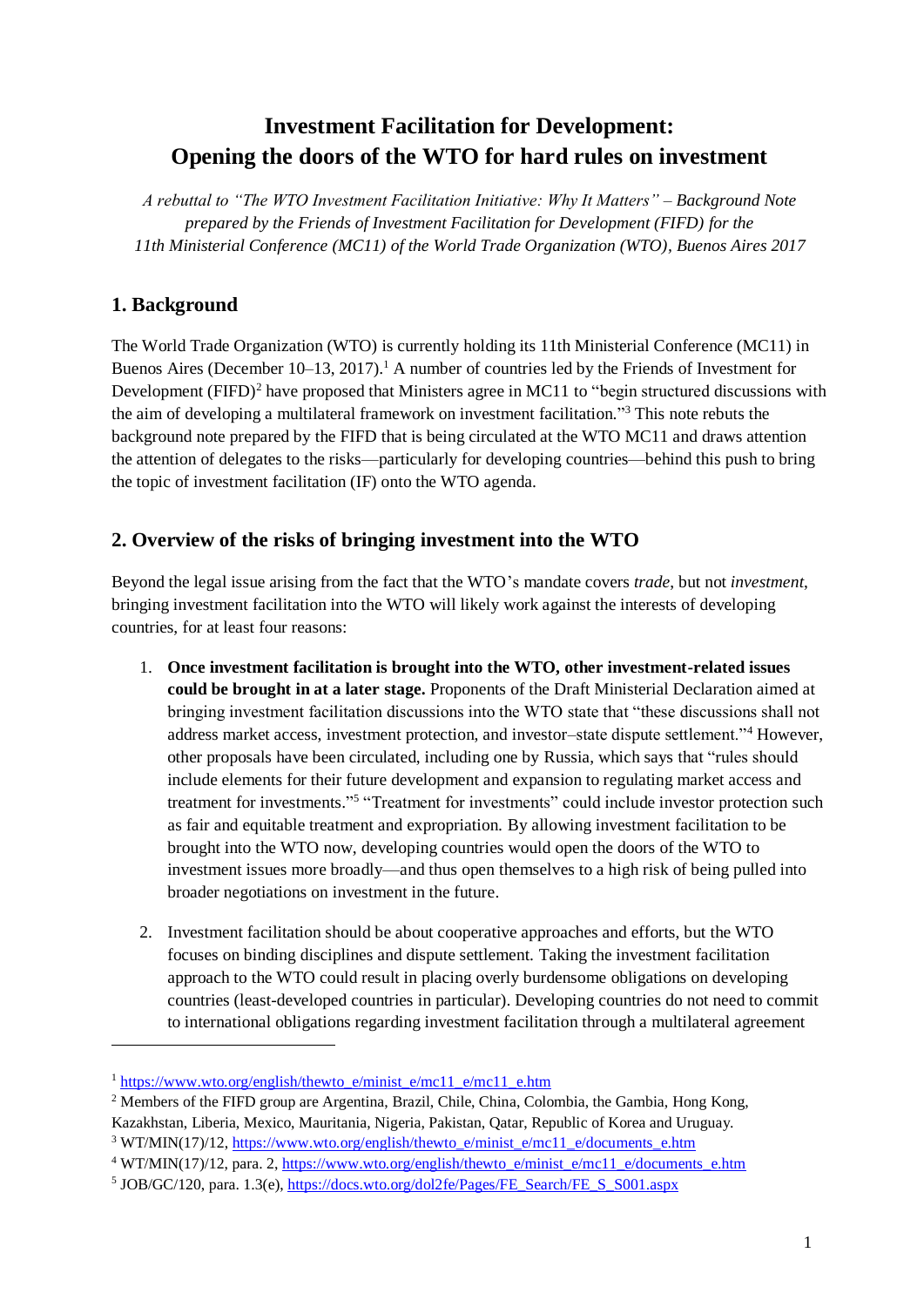under the WTO and take on the risk of being brought to international dispute settlement based on those obligations. Investment facilitation measures can be adopted by means of domestic legislation.

- 3. **The WTO's mandate and core focus is** *trade***—not sustainable development for developing countries.** Furthermore, by venturing into investment facilitation, the WTO diverts attention away from the unresolved issues of the Doha Development Agenda.<sup>6</sup>
- 4. **Bringing investment facilitation into the WTO is unnecessary because it is already occurring in other fora.** There are ongoing discussions at the United Nations Conference on Trade and Development (UNCTAD) on reforming investment policy at the international level<sup>7</sup> including investment facilitation, 8 and at the United Nations Commission on International Trade Law (UNCITRAL) on reforming investor–state dispute settlement.<sup>9</sup> The European Union has also been advancing its proposal to create a multilateral investment court.<sup>10</sup>

Multilateral discussions on investment were rejected at the Organisation for Economic Co-operation and Development (OECD) in 1998 and at the WTO itself because it did not suit developing countries, <sup>11</sup> so investment cannot be part of the Doha Round work program and therefore "no work towards negotiations on any of these issues will take place within the WTO during the Doha Round."<sup>12</sup> Just like developing countries rejected multilateral investment negotiations in the past, most remain opposed to bringing investment facilitation into the WTO. Delegates should carefully consider these issues before making commitments in Buenos Aires.

### **3. Rebuttal of the main claims in the FIFD Background Note**

The first three pages of the FIFD background note imply some spurious causal nexus between the benefits they claim and having rules in the WTO, without specifying the rules or establishing the link. The claims they make throughout are unreferenced. In the rare cases where there are references, the lack of accuracy (for example, "World Bank research…") makes it impossible to check if the studies cited actually say what they claim and the details.

| <b>FIFD</b> paper claim                                     | <b>Rebuttal</b>                                                                                             |
|-------------------------------------------------------------|-------------------------------------------------------------------------------------------------------------|
| Investment is a trade issue (and so belongs)<br>in the WTO: |                                                                                                             |
| Because trade and investment are<br>a)                      | While there are interlinkages between trade and<br>investment, states have deliberately decided to keep the |

<sup>6</sup> [https://www.wto.org/english/tratop\\_e/dda\\_e/dda\\_e.htm](https://www.wto.org/english/tratop_e/dda_e/dda_e.htm)

<sup>7</sup> [http://investmentpolicyhub.unctad.org/Pages/2017-edition-of-unctad-s-high-level-annual-iia-conference-phase-2](http://investmentpolicyhub.unctad.org/Pages/2017-edition-of-unctad-s-high-level-annual-iia-conference-phase-2-of-iia-reform) [of-iia-reform](http://investmentpolicyhub.unctad.org/Pages/2017-edition-of-unctad-s-high-level-annual-iia-conference-phase-2-of-iia-reform)

<sup>&</sup>lt;sup>8</sup> e[g http://investmentpolicyhub.unctad.org/Publications/Details/148](http://investmentpolicyhub.unctad.org/Publications/Details/148)

<sup>9</sup> <http://www.unis.unvienna.org/unis/en/pressrels/2017/unisl257.html>

<sup>10</sup> <http://trade.ec.europa.eu/doclib/press/index.cfm?id=1608>

<sup>11</sup> <http://www.twn.my/title2/t&d/tnd33.pdf>

<sup>&</sup>lt;sup>12</sup> WT/L/579 fro[m https://docs.wto.org/dol2fe/Pages/FE\\_Search/FE\\_S\\_S001.aspx](https://docs.wto.org/dol2fe/Pages/FE_Search/FE_S_S001.aspx)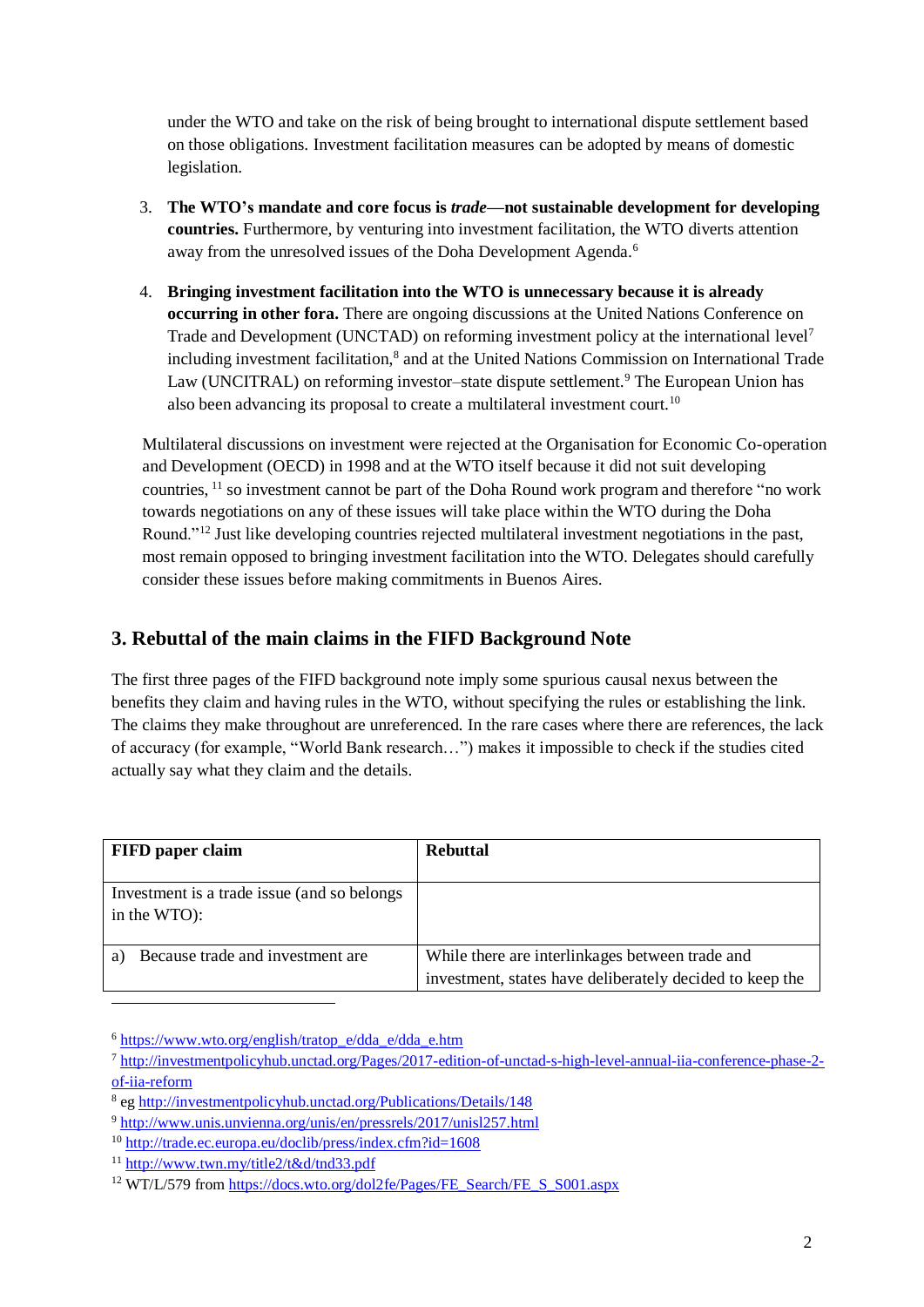|    | FIFD paper claim                                                                                                                                                  | <b>Rebuttal</b>                                                                                                                                                                                                                                                                                                                                                                                                                                                                                                                                                                                                                                                                                                                                                                                                                                                                                                                                                                                                                                                                                                                                                                                                                                                                                                                                                                                                                                                                                                                                                     |
|----|-------------------------------------------------------------------------------------------------------------------------------------------------------------------|---------------------------------------------------------------------------------------------------------------------------------------------------------------------------------------------------------------------------------------------------------------------------------------------------------------------------------------------------------------------------------------------------------------------------------------------------------------------------------------------------------------------------------------------------------------------------------------------------------------------------------------------------------------------------------------------------------------------------------------------------------------------------------------------------------------------------------------------------------------------------------------------------------------------------------------------------------------------------------------------------------------------------------------------------------------------------------------------------------------------------------------------------------------------------------------------------------------------------------------------------------------------------------------------------------------------------------------------------------------------------------------------------------------------------------------------------------------------------------------------------------------------------------------------------------------------|
|    | interlinked                                                                                                                                                       | regulation of these two areas of international economic<br>law separate. This decision was based on concerns<br>regarding by the contentious nature of the international<br>regulation of FDI and the divergence of views among<br>countries. Among the main concerns were that<br>multilateral rules on investment would threaten the<br>protection of human rights, labour and environmental<br>standards by fostering a race to the bottom. <sup>13</sup>                                                                                                                                                                                                                                                                                                                                                                                                                                                                                                                                                                                                                                                                                                                                                                                                                                                                                                                                                                                                                                                                                                        |
| b) | Because of global value chains<br>(GVCs) which countries need to<br>integrate into and so countries need to<br>encourage FDI to encourage exports<br>and get jobs | Developing countries have not benefited much from<br>joining GVCs. For example, 67% of total global value<br>created under global value chains accrue to OECD<br>countries while the share accruing to newly<br>industrialised countries and BRICS countries is 25%.<br>Only 8% of total value added is shared among all other<br>developing countries and LDCs. <sup>14</sup><br>According to the Centre for WTO Studies: <sup>15</sup><br>Oligopolies among lead firms in GVCs and intense<br>٠<br>competition amongst suppliers of parts and<br>components means lead firms such as Apple, Dell<br>etc often dictate the terms of supply. This<br>asymmetry is fostered by the WTO rules which<br>lower tariffs on imports of the parts and<br>components but keep intellectual property<br>protection on the lead firms so maintaining barriers<br>to entry to competitors to the lead firms. Therefore<br>many studies across a variety of product groups<br>from textiles to agricultural products and IT<br>products have found that manufacturing (the part<br>done in developing countries) generates the least<br>income compared to other activities in a GVC eg<br>product design (protected by intellectual property so<br>can make monopoly profits) and marketing, sales,<br>branding, after-sales activity etc. ends of the GVC<br>which are done in the USA. For example only \$4<br>out of an iPods total retail price of \$299 can be<br>attributed to producers located in China while most<br>of the value accrues to the US, Japan and Korea. |

13

-

[https://web.archive.org/web/20120214110423/http://www.gppi.net/fileadmin/gppi/Tieleman\\_MAI\\_GPP\\_Network.](https://web.archive.org/web/20120214110423/http:/www.gppi.net/fileadmin/gppi/Tieleman_MAI_GPP_Network.pdf) [pdf](https://web.archive.org/web/20120214110423/http:/www.gppi.net/fileadmin/gppi/Tieleman_MAI_GPP_Network.pdf)

<sup>&</sup>lt;sup>14</sup> [http://unctad.org/en/PublicationsLibrary/ecidc2013misc1\\_bp8.pdf](http://unctad.org/en/PublicationsLibrary/ecidc2013misc1_bp8.pdf)

<sup>15</sup> http://wtocentre.iift.ac.in/workingpaper/woriking%20paper%2036.pdf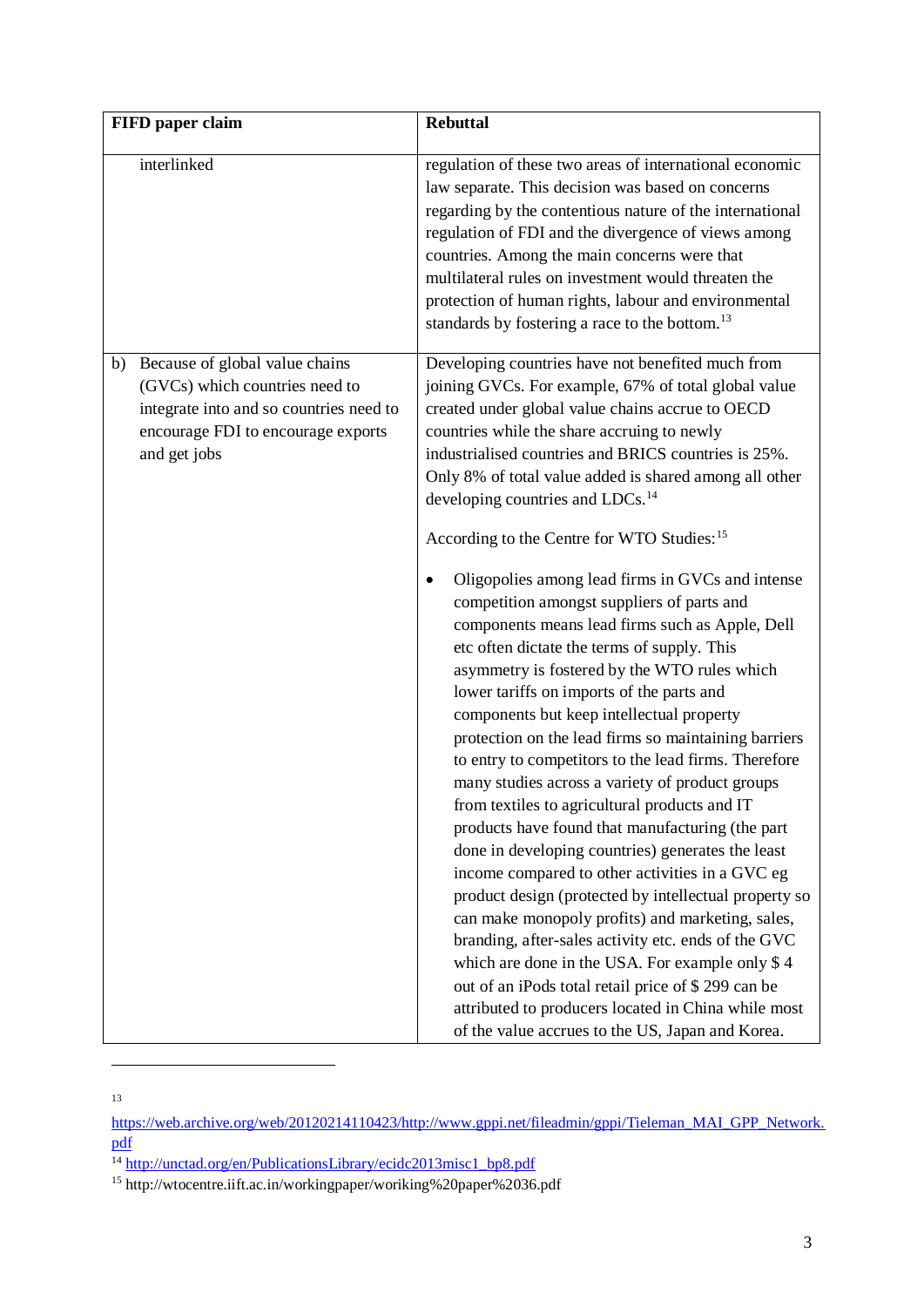| FIFD paper claim                                                                                                        | <b>Rebuttal</b>                                                                                                                                                                                                                                                                                                                                                                                                                             |
|-------------------------------------------------------------------------------------------------------------------------|---------------------------------------------------------------------------------------------------------------------------------------------------------------------------------------------------------------------------------------------------------------------------------------------------------------------------------------------------------------------------------------------------------------------------------------------|
|                                                                                                                         | "Apple employees in the United States have an<br>average annual profit per employee of about<br>\$400,000, whereas many workers at Foxconn (the<br>Taiwanese-owned, China-based contract<br>manufacturer that does the iPhone assembly) earned<br>less than \$400 per month in 2012."<br>Developing countries need to move up the value                                                                                                     |
|                                                                                                                         | chain however developing country firms find it<br>extremely difficult, if not totally impossible, to do<br>this in GVCs including because a) developing<br>countries lack the specialised skills, access to<br>technology and credit etc and b) due to the<br>asymmetry in power relations between lead firms<br>and suppliers where lead firms keep control over<br>the higher value added areas such as R&D, design,<br>distribution etc. |
|                                                                                                                         | For a number of years, the desire to facilitate<br>integration into GVCs has already been used as a<br>justification for a variety of proposed changes to<br>WTO rules including stronger intellectual property<br>protection.                                                                                                                                                                                                              |
|                                                                                                                         | There are actually a number of costs to joining<br>GVCs including:                                                                                                                                                                                                                                                                                                                                                                          |
|                                                                                                                         | $\mathbf{i}$<br>Overdependence and therefore vulnerability<br>to lead firms for GVC access which<br>weakens the bargaining position of<br>developing country suppliers                                                                                                                                                                                                                                                                      |
|                                                                                                                         | Lead firms often switch to lower cost<br>$\mathbf{ii}$<br>suppliers                                                                                                                                                                                                                                                                                                                                                                         |
|                                                                                                                         | iii)<br>Integration into GVCs has not helped<br>develop a vibrant industrial sector or<br>domestic production beyond low value-<br>added activities. In fact it can have a<br>negative effect on industrial upgrading,<br>trapping developing country firms in low-<br>value addition                                                                                                                                                       |
| Because of the growing importance of<br>c)<br>services which blurs lines between<br>trade and investment. Many services | There is still a difference between services and<br>investment. Eg providing banking services via a branch<br>in another country is mode 3, but the land the bank<br>bought for the branch is the investment and the                                                                                                                                                                                                                        |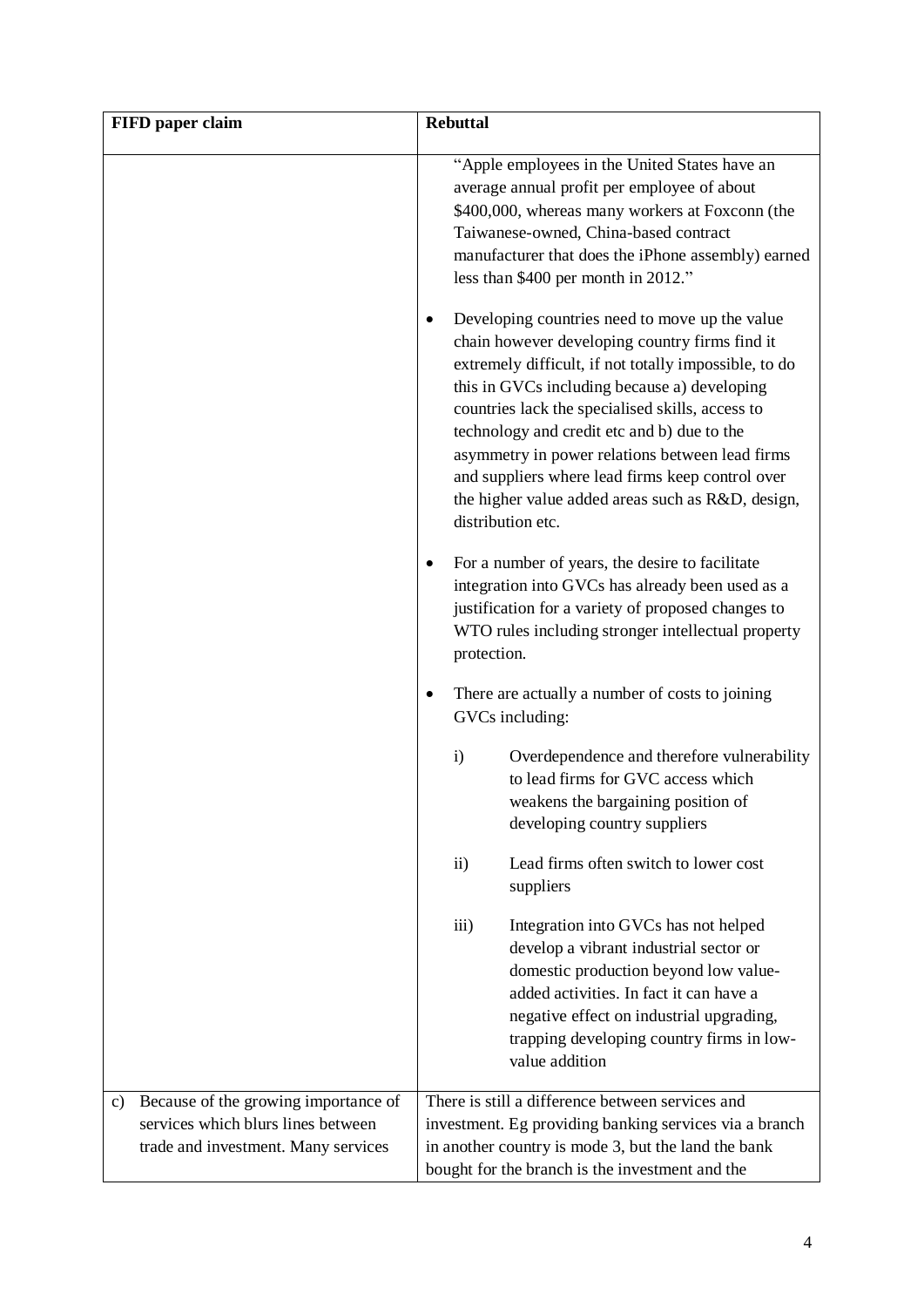| FIFD paper claim                                                                                                                                                                                                                                                                                                                                                                                                      | <b>Rebuttal</b>                                                                                                                                                                                                                                                                                                                                                                                                                                                                                                                                                                                                                                                                                                                                                                                                                                                                                                                                                                                                                                                                                             |
|-----------------------------------------------------------------------------------------------------------------------------------------------------------------------------------------------------------------------------------------------------------------------------------------------------------------------------------------------------------------------------------------------------------------------|-------------------------------------------------------------------------------------------------------------------------------------------------------------------------------------------------------------------------------------------------------------------------------------------------------------------------------------------------------------------------------------------------------------------------------------------------------------------------------------------------------------------------------------------------------------------------------------------------------------------------------------------------------------------------------------------------------------------------------------------------------------------------------------------------------------------------------------------------------------------------------------------------------------------------------------------------------------------------------------------------------------------------------------------------------------------------------------------------------------|
| are delivered via mode 3                                                                                                                                                                                                                                                                                                                                                                                              | trademarked name of the bank is an investment etc.                                                                                                                                                                                                                                                                                                                                                                                                                                                                                                                                                                                                                                                                                                                                                                                                                                                                                                                                                                                                                                                          |
| Because of the rapid rise of the digital<br>d)<br>economy where it is unclear whether a<br>downloaded movie is a good or service<br>or investment & developing countries<br>can"t participate in the digital<br>economy without increased investment<br>in the hard and soft infrastructure<br>needed to connect to it and most of this<br>will come from the private sector.<br>Increased broadband increases growth | There is a digital divide where developing countries<br>need investment in electrification and broadband cables<br>etc. However:<br>a) the rules proposed at the WTO in the name of<br>investment facilitation (IF) have not been proven to<br>attract foreign direct investment (FDI), see Annex.<br>b) even if the WTO's IF proposals did attract FDI (eg a<br>single window for investments), WTO Members could<br>implement those unilaterally tomorrow, without locking<br>in the IF rules which have a number of other<br>consequences including restricting regulatory and<br>policy space.<br>c) even if new WTO IF rules are agreed, it is highly<br>unlikely that there will be sufficient new, enforceable<br>aid to electrify and connect to the internet all the<br>remaining unserved areas in developing countries and<br>LDCs. For example the EU's WTO ecommerce<br>proposal <sup>16</sup> explicitly says that each international<br>organisation has a role to play and it is the World Bank<br>that "provides financial and technical assistance" while<br>the WTO negotiates new rules |
| SDGs recognise the significant role of<br>e)<br>investment and there is a need for FDI                                                                                                                                                                                                                                                                                                                                | That does not mean the WTO must have investment<br>rules, especially since the IF proposals have not been<br>proven to attract FDI, see below                                                                                                                                                                                                                                                                                                                                                                                                                                                                                                                                                                                                                                                                                                                                                                                                                                                                                                                                                               |
| SDGs emphasise the importance of<br>f<br>retooling investment policies                                                                                                                                                                                                                                                                                                                                                | If it is helpful and the benefits outweigh the costs,<br>developing countries can do that unilaterally tomorrow,<br>without locking in IF rules at the WTO that restrict<br>regulatory and policy space.                                                                                                                                                                                                                                                                                                                                                                                                                                                                                                                                                                                                                                                                                                                                                                                                                                                                                                    |
| The combining of trade and investment<br>g)<br>in a single ministry shows that<br>governments recognise trade and<br>investment policies are intertwined.<br>133/260 regional trade agreements<br>(RTAs) include investment provisions                                                                                                                                                                                | Capital exporting countries have been pushing<br>$\bullet$<br>investment rules in RTAs because it suits their<br>companies investing abroad.<br>It does not specify what investment provisions are<br>in these 133 RTAs. Eg is it a cooperation provision<br>saying the Parties would like to cooperate to<br>encourage FDI? Or just the same mode 3 services<br>liberalisation commitments as they have made at the                                                                                                                                                                                                                                                                                                                                                                                                                                                                                                                                                                                                                                                                                        |

<sup>&</sup>lt;sup>16</sup> JOB/GC/97/Rev.3 from [https://docs.wto.org/dol2fe/Pages/FE\\_Search/FE\\_S\\_S001.aspx](https://docs.wto.org/dol2fe/Pages/FE_Search/FE_S_S001.aspx)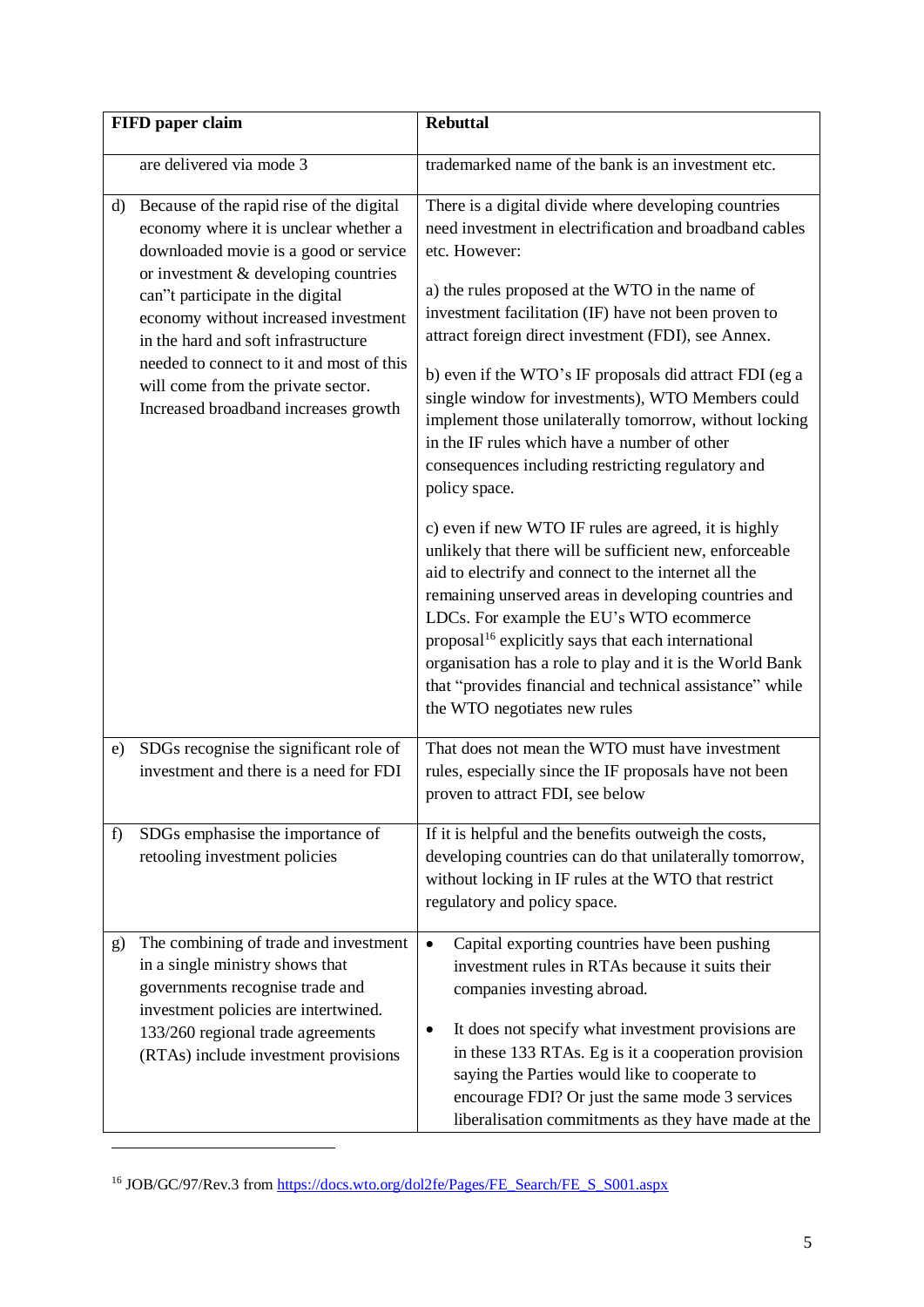| FIFD paper claim                                                                                                                                         | <b>Rebuttal</b>                                                                                                                                                                                                                                                                                                                                                                                                                                                                                                                                              |
|----------------------------------------------------------------------------------------------------------------------------------------------------------|--------------------------------------------------------------------------------------------------------------------------------------------------------------------------------------------------------------------------------------------------------------------------------------------------------------------------------------------------------------------------------------------------------------------------------------------------------------------------------------------------------------------------------------------------------------|
|                                                                                                                                                          | WTO?<br>Governments may have combined trade and<br>٠<br>investment into one ministry because they are<br>negotiating RTAs with investment provisions                                                                                                                                                                                                                                                                                                                                                                                                         |
| The private sector in developing<br>h)<br>countries and LDCs is calling on<br>governments to address trade and<br>investment issues in an integrated way | The private sector calls for many things, but<br>$\bullet$<br>governments have to balance many competing<br>considerations. Eg the private sector may not want<br>to pay any taxes, but the government needs revenue<br>to pay for civil servants and public services etc. The<br>private sector may not want any environmental<br>regulations eg in the mining sector, but the<br>government may also need to consider the impact if<br>the river is polluted and the downstream people<br>who rely on the river for water and fish can no<br>longer do so. |
|                                                                                                                                                          | This only cites one survey of 3 countries (with how<br>many respondents?), so are it all private sector<br>companies in all countries calling for this?                                                                                                                                                                                                                                                                                                                                                                                                      |
|                                                                                                                                                          | The private sector from these 3 countries are asking<br>for:                                                                                                                                                                                                                                                                                                                                                                                                                                                                                                 |
|                                                                                                                                                          | Goods and services trade policies to support<br>$\circ$<br>more investment. However, as noted in the<br>Annex below, liberalising goods or services<br>is not proven to attract FDI.                                                                                                                                                                                                                                                                                                                                                                         |
|                                                                                                                                                          | Facilitating integration into GVCs.<br>O<br>However, as noted above, GVC integration<br>can have many costs and limited benefits.                                                                                                                                                                                                                                                                                                                                                                                                                            |
| Kenyan success story                                                                                                                                     | If these investment facilitation measures are useful,<br>a)<br>WTO Members can unilaterally implement them<br>tomorrow, without having their regulatory and<br>policy space restricted by the proposed WTO IF<br>rules                                                                                                                                                                                                                                                                                                                                       |
|                                                                                                                                                          | b) No evidence is provided that these Kenyan IF<br>measures actually increased FDI                                                                                                                                                                                                                                                                                                                                                                                                                                                                           |
| Many countries are already doing IF<br>measures                                                                                                          | So it shows that governments can and are already doing<br>IF voluntarily if they think:                                                                                                                                                                                                                                                                                                                                                                                                                                                                      |
|                                                                                                                                                          | they need to,<br>a)                                                                                                                                                                                                                                                                                                                                                                                                                                                                                                                                          |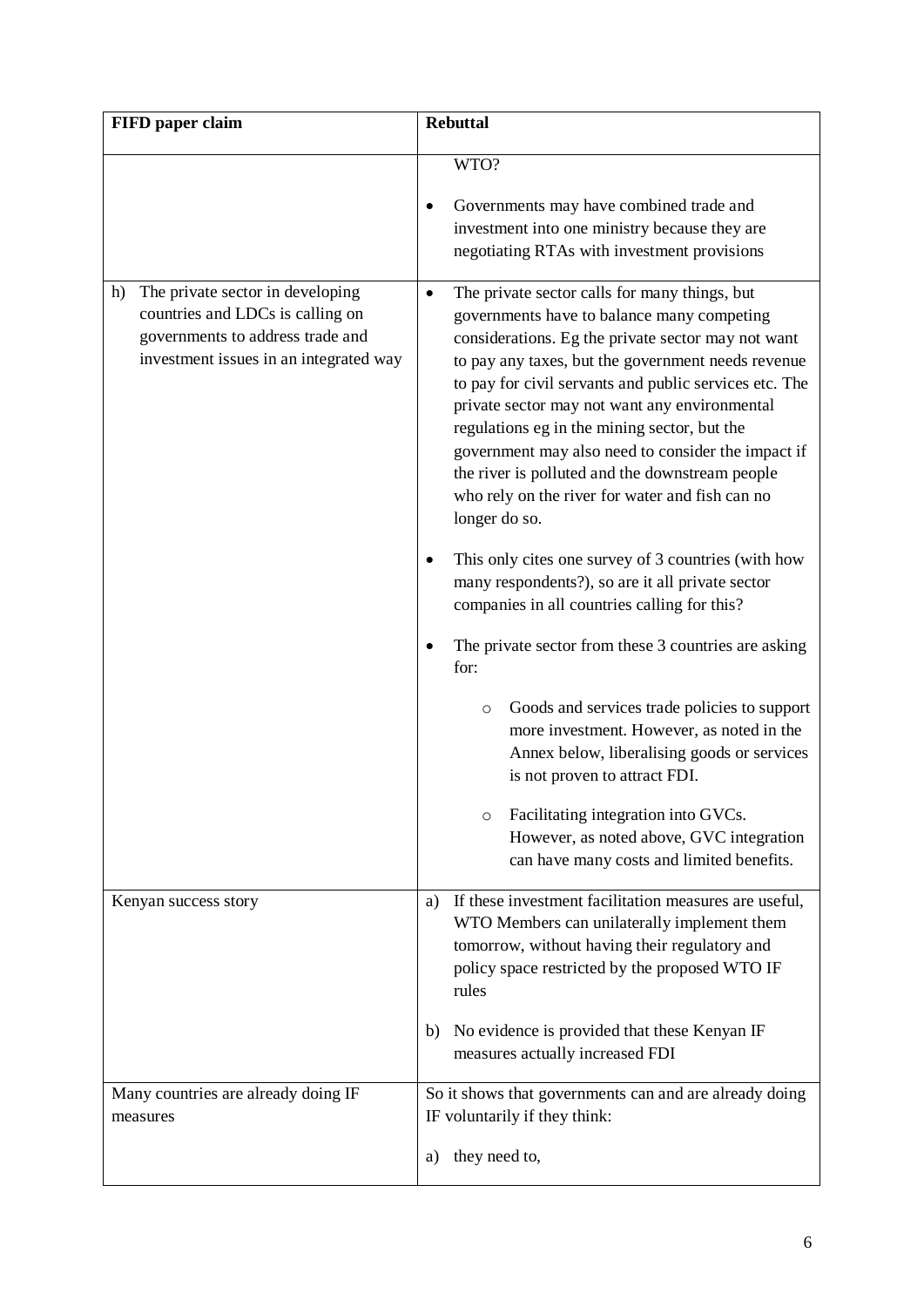| FIFD paper claim                                                                                                        | <b>Rebuttal</b>                                                                                                                                                                                                                                                                             |
|-------------------------------------------------------------------------------------------------------------------------|---------------------------------------------------------------------------------------------------------------------------------------------------------------------------------------------------------------------------------------------------------------------------------------------|
|                                                                                                                         | it suits them<br>b)                                                                                                                                                                                                                                                                         |
|                                                                                                                         | the benefits outweigh the costs and<br>$\mathbf{c})$<br>it is an important priority for them at their current<br>d)                                                                                                                                                                         |
|                                                                                                                         | stage of development (including a spending priority<br>given their other spending needs eg health,<br>education etc)                                                                                                                                                                        |
| Private sector companies surveyed say<br>regulatory uncertainty is a main entry<br>barrier to invest in value chains in | None of these have been shown to be empirically<br>$\bullet$<br>significant attractors of FDI, see Annex below.                                                                                                                                                                             |
| developing countries and they say a more<br>stable and predictable investment regime is<br>a top priority               | As noted above, the private sector wants many<br>٠<br>things, eg not to pay any taxes, but governments<br>have to balance competing considerations eg<br>flexibility to adjust investment regulations as:                                                                                   |
|                                                                                                                         | It receives new information (eg that<br>$\circ$<br>fracking is dangerous to health and so deny<br>investment permits for fracking), or                                                                                                                                                      |
|                                                                                                                         | There are changes in external<br>$\circ$<br>circumstances, eg climate change means<br>investments in coal-fired power plants are<br>no longer allowed, or                                                                                                                                   |
|                                                                                                                         | The economy and society develop and the<br>$\circ$<br>government's regulatory capacity increases<br>(eg the government can now analyse<br>environmental impact assessments, so it<br>begins to require them for mining permits),<br><b>or</b>                                               |
|                                                                                                                         | The government's policies change<br>$\circ$<br>(including when a new government is<br>formed)                                                                                                                                                                                               |
| IF is analogous to the WTO's Trade<br>Facilitation Agreement (TFA).                                                     | The TFA was about facilitating trade in goods.<br>a)                                                                                                                                                                                                                                        |
| IF would entail few costs for Members and<br>be win-win                                                                 | Developing countries and LDCs also export<br>products and could theoretically benefit from the<br>TFA (although see below). However most<br>developing countries and LDCs are net capital<br>importers, ie they do not have companies investing<br>abroad which face barriers. So while the |
|                                                                                                                         | beneficiaries of the TFA are theoretically all WTO<br>Members since they all export products, the                                                                                                                                                                                           |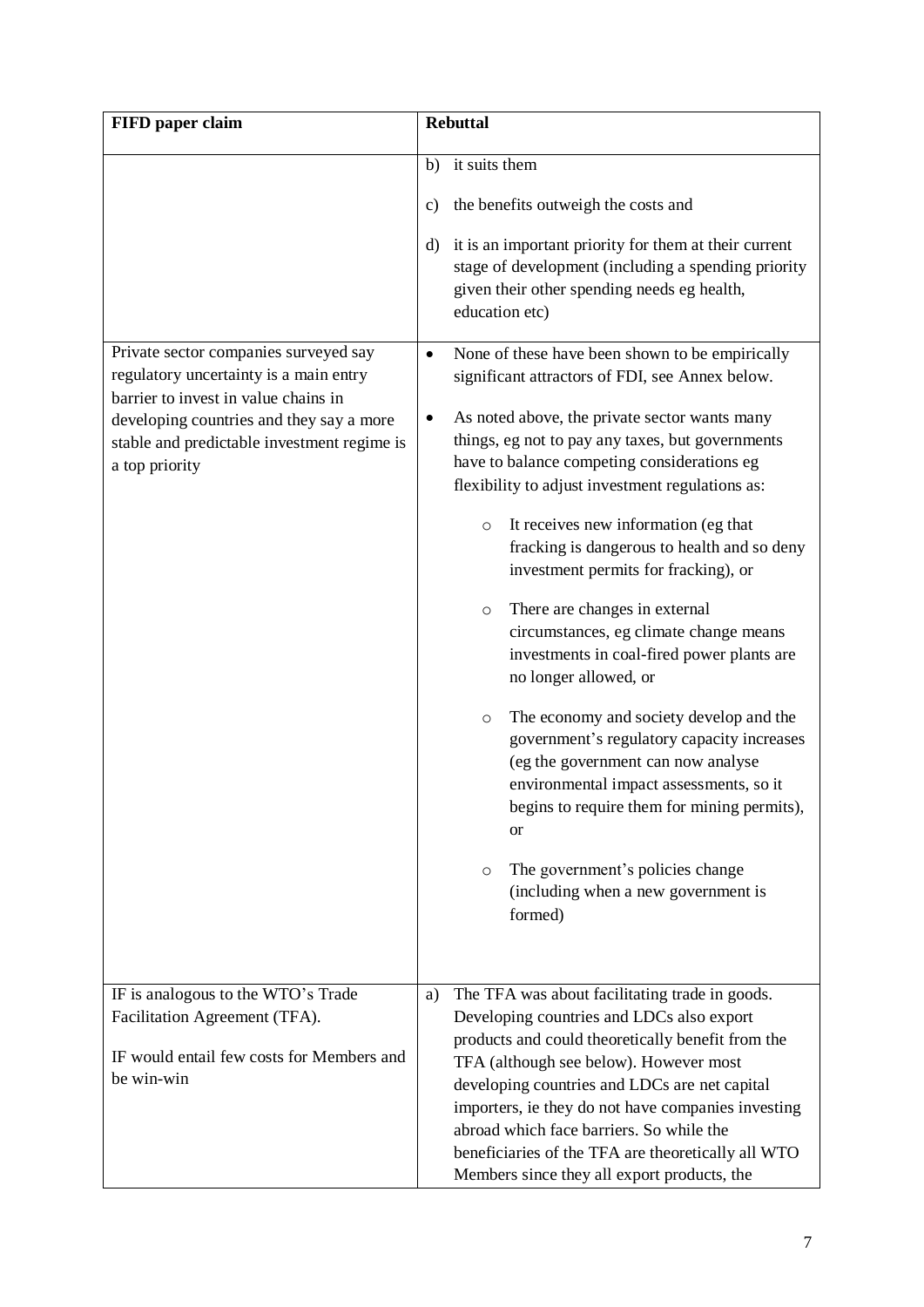| FIFD paper claim                                                                                                                              | <b>Rebuttal</b>                                                                                                                                                                                                                                                                                                                                                                                                                                                                                                                                                                                                  |
|-----------------------------------------------------------------------------------------------------------------------------------------------|------------------------------------------------------------------------------------------------------------------------------------------------------------------------------------------------------------------------------------------------------------------------------------------------------------------------------------------------------------------------------------------------------------------------------------------------------------------------------------------------------------------------------------------------------------------------------------------------------------------|
|                                                                                                                                               | beneficiaries of IF would be the net capital<br>exporters, which are generally not developing<br>countries/LDCs. (Since if a country wants to<br>facilitate FDI, they can do it unilaterally tomorrow<br>without being locked into the restrictions on<br>regulation proposed in the IF rules at the WTO).                                                                                                                                                                                                                                                                                                       |
|                                                                                                                                               | The TFA basically exported the systems already in<br>b)<br>place in developed countries, so they had no costs<br>of compliance and there were unlikely to be any<br>increased exports from developing countries/LDCs<br>into developed countries since developed countries<br>were not required to improve their customs<br>administrations. IF is likely to be the same.<br>Developed countries are already likely to have in<br>place single windows etc and so they will not face<br>any costs of compliance, while developing countries<br>and LDCs will face all the costs of implementing<br>the IF rules. |
| WTO IF rules would:                                                                                                                           |                                                                                                                                                                                                                                                                                                                                                                                                                                                                                                                                                                                                                  |
| Minimise transaction costs making it<br>a)<br>easier for investors to invest                                                                  | This could be done tomorrow unilaterally without WTO<br>IF rules if governments felt the benefits outweighed the<br>costs (eg of removing other regulations such as<br>environmental regulations etc)                                                                                                                                                                                                                                                                                                                                                                                                            |
| Locking it in at the WTO sends a<br>b)<br>positive signal to investors                                                                        | As noted in the Annex below, this is not a significant<br>attractor of FDI.                                                                                                                                                                                                                                                                                                                                                                                                                                                                                                                                      |
| Linking IF to Members" ability to<br>implement them thereby ensuring they<br>receive the technical assistance and<br>capacity building needed | The WTO does not have a good track record in this area<br>and the current US Administration seems to expect<br>developing countries and LDCs to take on the same<br>commitments as the USA, so it is unlikely to agree to<br>this. $17$                                                                                                                                                                                                                                                                                                                                                                          |
| It doesn''t make sense to have a single<br>window for 1 trade partner, so the WTO is<br>the logical place                                     | Many free trade agreement (FTA) commitments<br>a)<br>such as stronger intellectual property protection<br>(TRIPS+) are in practice provided to applicants<br>from all countries because it is too difficult<br>logistically to distinguish between those from the<br>FTA Party and other countries<br>Many rules are logically agreed at the WTO level,<br>b)                                                                                                                                                                                                                                                    |

<sup>17</sup> [https://www.whitehouse.gov/the-press-office/2017/11/10/remarks-president-trump-apec-ceo-summit-da-nang](https://www.whitehouse.gov/the-press-office/2017/11/10/remarks-president-trump-apec-ceo-summit-da-nang-vietnam)[vietnam](https://www.whitehouse.gov/the-press-office/2017/11/10/remarks-president-trump-apec-ceo-summit-da-nang-vietnam)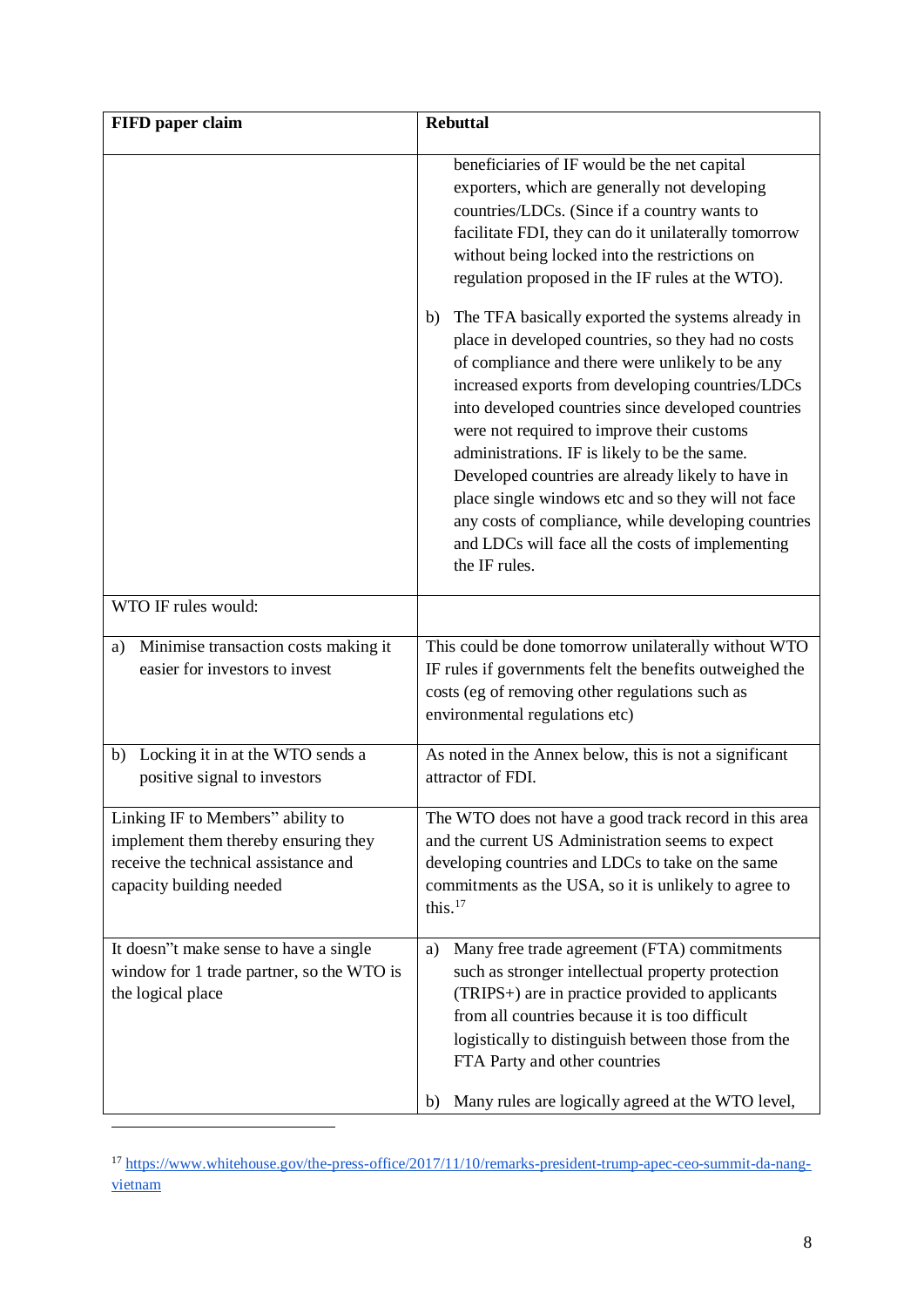| FIFD paper claim                                                                                                                                     | <b>Rebuttal</b>                                                                                                                                                                                                                                                                                                                                                                                                                                                                                 |
|------------------------------------------------------------------------------------------------------------------------------------------------------|-------------------------------------------------------------------------------------------------------------------------------------------------------------------------------------------------------------------------------------------------------------------------------------------------------------------------------------------------------------------------------------------------------------------------------------------------------------------------------------------------|
|                                                                                                                                                      | such as disciplines on domestic subsidies in<br>agriculture (since the EU argues that subsidies to an<br>Irish beef farmer who exports to 30 countries can<br>only be disciplined at the WTO because the EU<br>cannot stop subsidising only the cows that are<br>exported to the other FTA Party). However just<br>because it is logical, does not mean it has occurred.<br>Disciplines on agricultural domestic subsidies,<br>clearly a trade issue, still have not been agreed at<br>the WTO. |
| Footnote: the WTO initiative does not<br>address investment liberalisation,<br>investment protection and investor-state<br>dispute settlement (ISDS) | Despite this claim, some IF proposals such as Russia's,<br>explicitly states that a major element of future<br>investment rules is expansion to market access and<br>treatment for investments. <sup>18</sup> "Treatment for<br>investments" includes investor protection such as fair<br>and equitable treatment and expropriation.                                                                                                                                                            |

Page 4 of the FIFD paper presents the key to the FIFD proposal: "What is the focus and purpose of Investment Facilitation?"

- The language of "efficient, transparent and investment-friendly business climate" mirrors the proposed domestic regulation disciplines by promoting pro-investor regulation, active roles for foreign investors in decision making on regulation and specific investments, and streamlined timelines and processes.
- But it goes much further by "making it easier to invest, conduct business, and expand existing businesses" – which parallels the rules in existing investment agreements that apply to establish, conduct and expand an investment.
- The goal to promote "clear, efficient, predictable, and fair" implementation and administration of national investment policies again echoes the domestic regulation proposals. Worse, predictability and fairness are key elements of the fair and equitable treatment provisions of investment agreements that investors principally rely on to sue and which are the most opaque and controversial. Similar terminology on page 5 says a "transparent, stable and predictable regulatory environment" is a priority for investors. That correlates precisely with the way foreign investors describe the substance of the fair and equitable treatment rule.
- Simplifying and speeding up processes and removing red tape has superficial merit, but it also privileges light-handed pro-business regulation, single window processes that marginalise other ministries with legitimate concerns regarding an investment, and imposing time pressures on agencies with limited resources to reach a favourable decision.

1

<sup>&</sup>lt;sup>18</sup> JOB/GC/120 fro[m https://docs.wto.org/dol2fe/Pages/FE\\_Search/FE\\_S\\_S001.aspx](https://docs.wto.org/dol2fe/Pages/FE_Search/FE_S_S001.aspx)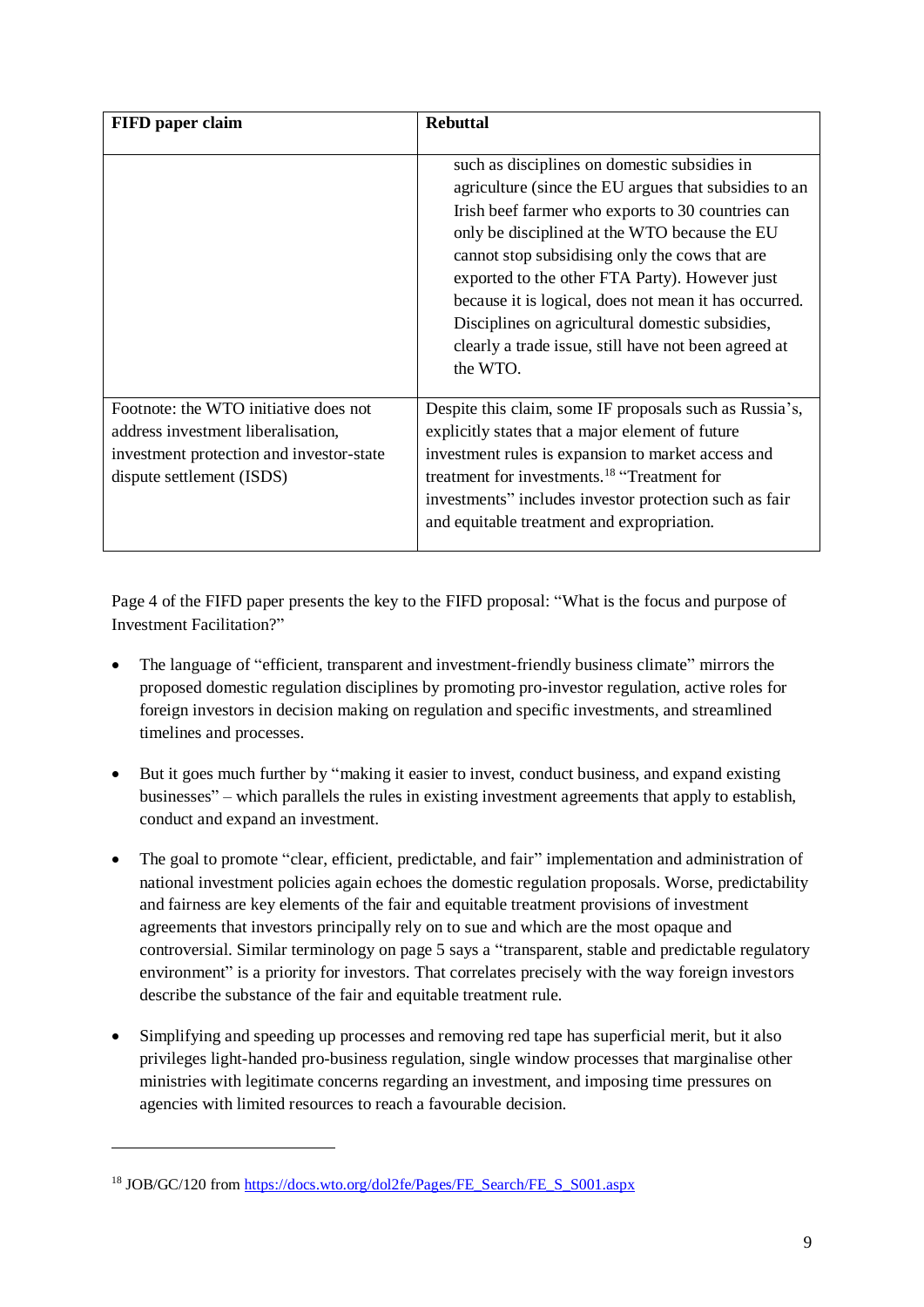• The notion of barriers to entry for investors is code for domestic regulations that investors do not like. But a regulation that an investor considers an obstacle is not *per se* undesirable. Regulations serve multiple national policy objectives on the environment, indigenous rights, employment, economic and regional development, social wellbeing, security, economic stability.

This assessment is reinforced by the specific aims:

- Improving transparency and predictability of investment measures. The description of what this means is quite restrictive, but experience in the WTO shows that meanings are in the eye of the beholder (or the Member with offensive interests)
- Streamlining and speeding up administrative procedures. This refers explicitly to reducing discretions, presumably including references to national interest tests that require subjective evaluations and weighing or a range of factors. It also requires significant investment in computer processing systems.
- Strengthening stakeholder cooperation and consultation. In practice, the "consultation and dialogue" are opportunities for investors and their home states to pressure host governments and respond to unlimited requests for information. Examples where Corporate Social Responsibility have been incorporated into agreements (eg TPP Article 9,17) only require the government to encourage investors voluntarily to adopt internationally recognised standards that the host country has endorsed.

Page 5 says a quarter of all investments in developing and transition economies are said to stop expanding or withdraw due to political risks arising from conduct of political agencies. There are three problems with the claim:

- Where it is true it assumes that such behaviour would cease where an "investment facilitation" agreement exists. But this is really talking about investor protection, which the proposal says is not meant to excluded from their scope.
- It assumes that some kind of investor protection is needed to minimise those risks. But investment is a market transaction. When an investor chooses to pursue profit in another country it takes a risk in return for anticipated profit. If it wants to minimise that risk it takes out insurance, as with other market transactions. It contradicts the basic market principles of the WTO to suggest there should be some form of protection for foreign investors.
- Countries that have withdrawn from or do not have investment agreements have not suffered investor flight. South Africa was ranked by UNCTAD as the top recipient of FDI inflows among the African countries in 2013, despite withdrawing from BITs. FDI inflows to Bolivia steadily increased after it denounced all its BITs, reaching an unprecedented peak of US\$1.75 billion in 2013. Brazil, which never had BITs, was the 5<sup>th</sup> largest recipient of FDI in the world in 2013.

There is no guarantee of any technical assistance and capacity building.

The assumption that these procedural and legal measures would enable FDI (p. 6) ignores the evidence of what factors are most significant in attracting FDI to developing countries.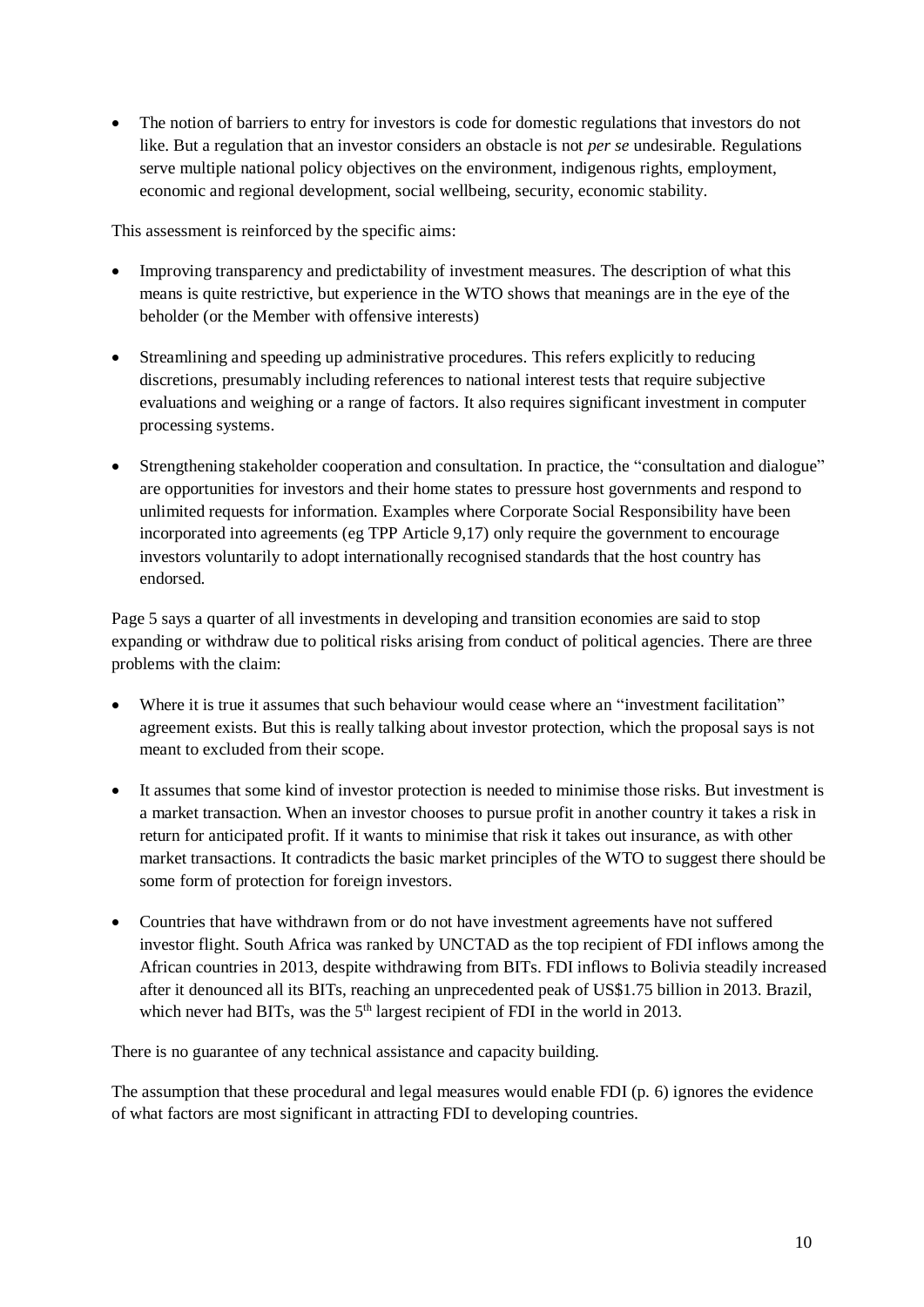UNCTAD said in 2014: "results do not support the hypothesis that BITs foster bilateral FDI. . . Thus developing-country policymakers should not assume that signing up to BITs will boost FDI."

A World Bank study in 2011 found 'size and growth potential of markets is the strongest determinant of FDI."

If the WTO is committed to evidence based policy making it needs to justify these assertions. It also ignores the option for governments to liberalise unilaterally.

Arguments that bargains over commitments should be replaced by cooperation to find solutions to shared challenges ignores the reality that the WTO has capital importing and capital exporting members, largely aligned on a North South basis, and empowerment of foreign investors but not other communities in the host state who are affected by the investments.

The concrete mechanisms on page 6 confirm the intention to impose some of the standard investment rules:

- "Global benchmarks" suggest global harmonisation of regulatory regimes and processes for foreign investment, at least through common rules, which removes flexibility and regulatory sovereignty from individual governments;
- Domestic "facilitation" reforms would be subject to 'shared international commitments" to 'strengthen Members" reform efforts", "decrease policy uncertainty" and 'send a positive message to investors". Decoded, that means binding WTO rules on investment that constrain Member's policy space and lock them in to regulatory settings and processes.
- Providing technical assistance and capacity building to implement the framework, even if that did occur, is counter-productive if the substance if the framework is flawed.

## **Annex**

-

Studies find that bilateral investment treaties (BITs) are not proven to attract foreign direct investment (FDI) – some examples:

- An UNCTAD study found that: "results do not support the hypothesis that BITs foster bilateral FDI. . . Thus developing-country policymakers should not assume that signing up to BITs will boost FDI." 19
- According to a World Bank study  $(2011)^{20}$ : "both a review of the empirical literature and analysis using new data sources suggest that business opportunities - as represented by, for example, the size and growth potential of markets - are by far the most powerful determinants of FDI".

<http://siteresources.worldbank.org/FINANCIALSECTOR/Resources/327-Attracting-FDI.pdf>

<sup>19</sup> [http://unctad.org/en/PublicationsLibrary/tdr2014\\_en.pdf](http://unctad.org/en/PublicationsLibrary/tdr2014_en.pdf)

<sup>&</sup>lt;sup>20</sup> Kusi Hornberger, How Much Does Investment Climate Matter? Joseph Battat, and Peter Kusek (2011)

<sup>&</sup>quot;Attracting FDI; How Much Does Investment Climate Matter?", published as World Bank Group- View Point: Public Policy for the Private Sector, available at: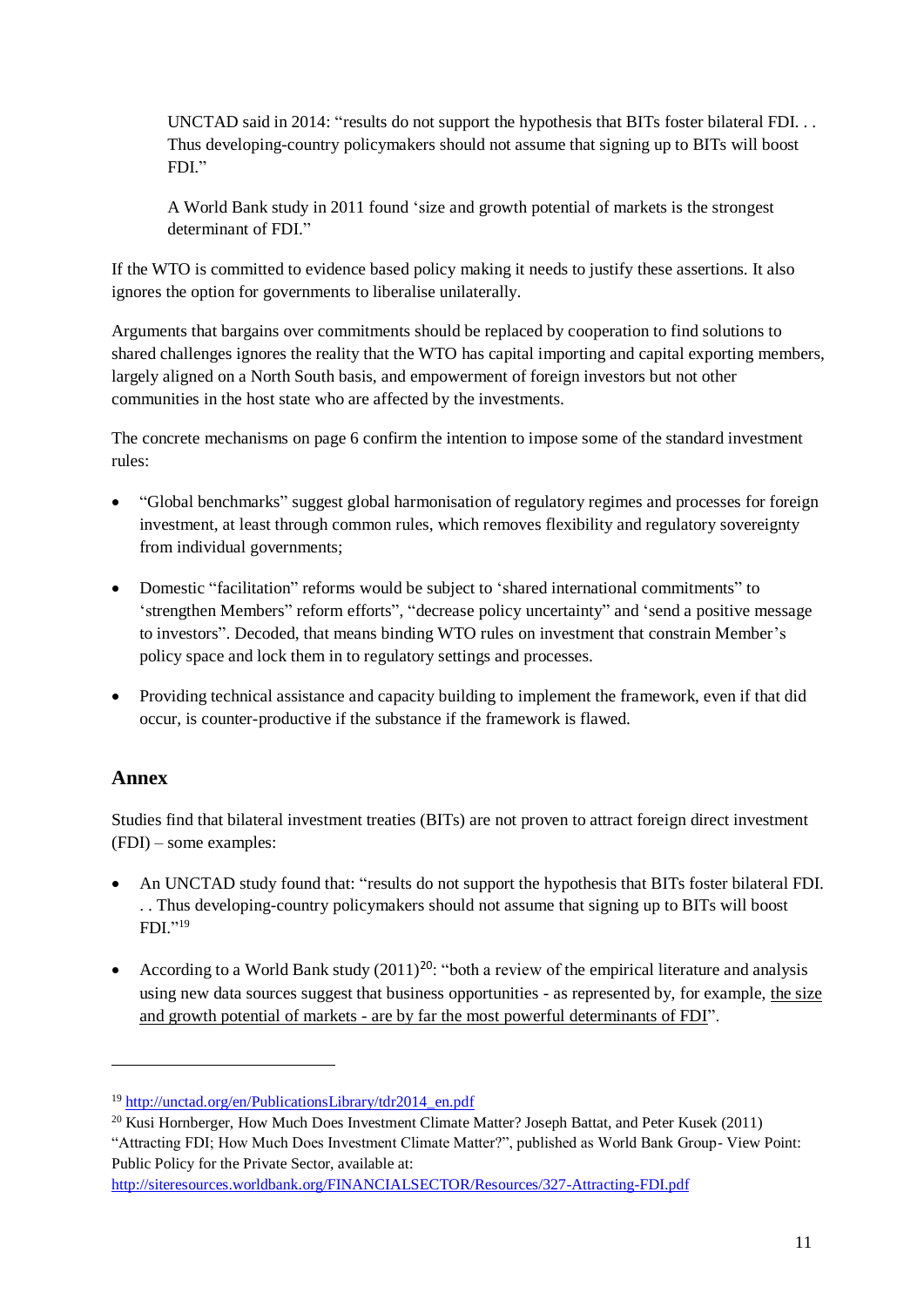- World Bank when assessing the impact of a multilateral investment agreement: "merely creating new protections does not seem to be strongly associated with increased investment flows. For these reasons, the overall additional stimulus of multilateral rules that apply to new investment over and above unilateral reforms would probably be small – and virtually nonexistent for low-income developing countries." 21
- Noting the findings of a survey of FDI flows from OECD members to 31 developing countries over 20 years, as well as previous UNCTAD research, the World Bank acknowledges, "Countries that had concluded a BIT were no more likely to receive additional FDI than were countries without such a pact."<sup>22</sup>
- Studies<sup>23</sup> show that issues of primary concern to investors include: size and growth potential of markets, infrastructure development, and availability of resources (natural and abundant labor).
- A survey of investment determinants across 30 African countries identified the regulatory and legal framework as having a negative impact on investment decisions in under 5% of cases.<sup>24</sup>
- Similarly, a 2011 survey of 19 African countries including Nigeria found that whether there was an investment or double taxation treaty was the  $10<sup>th</sup>$  most important factor (out of 12 factors listed) that foreign investors considered when deciding where to invest.<sup>25</sup>
- See also literature reviews and interviews and surveys of government officials, investors, risk insurers, risk rating agencies etc that show they do not generally check whether there is an investment treaty before deciding whether to invest/give a risk rating/provide political risk insurance<sup>26</sup>
- UNCTAD concluded, on the basis of its assessment of the impact of GATS commitments on foreign investment, "There is no empirical evidence to link any significant increase in FDI flows to developing countries with the conclusion of GATS."<sup>27</sup>

The experience of countries reforming investment protection treaties

1

<sup>&</sup>lt;sup>21</sup> World Bank. (2003). Global Economic Prospects and the Developing Countries 003: Investing to Unlock Global Opportunities. pp133. Washington DC, World Bank.

<sup>22</sup> World Bank. (2003). Global Economic Prospects and the Developing Countries 2003: Investing to Unlock Global Opportunities. pp129. Washington DC, World Bank.

<sup>&</sup>lt;sup>23</sup> Paulo Elicha Tembe & Kangning Xu (2012) « Attracting Foreign Direct Investment in Developing Countries: Determinants and Policies-A Comparative Study between Mozambique and China". See also: U.S. Agency for International Development (2005) Foreign Direct Investment: Putting It to Work in Developing Countries. Washington, DC: USAID.

<sup>&</sup>lt;sup>24</sup> UNCTAD. (1999). World Investment Report 1999: Foreign Direct Investment and the Challenge of Development. Geneva, United Nations Conference on Trade and Development.

<sup>&</sup>lt;sup>25</sup> Figure 2.6a, [https://www.unido.org/fileadmin/user\\_media/Publications/Pub\\_free/AIS\\_Report\\_A4.pdf](https://www.unido.org/fileadmin/user_media/Publications/Pub_free/AIS_Report_A4.pdf)

<sup>&</sup>lt;sup>26</sup> [http://works.bepress.com/cgi/viewcontent.cgi?article=1007&context=lauge\\_poulsen](http://works.bepress.com/cgi/viewcontent.cgi?article=1007&context=lauge_poulsen) and [http://papers.ssrn.com/sol3/papers.cfm?abstract\\_id=1594887](http://papers.ssrn.com/sol3/papers.cfm?abstract_id=1594887)

<sup>&</sup>lt;sup>27</sup> UNCTAD. (2000). A Positive Agenda for Developing Countries: Issues for Future Trade Negotiations. Geneva, United Nations Conference on Trade and Development.